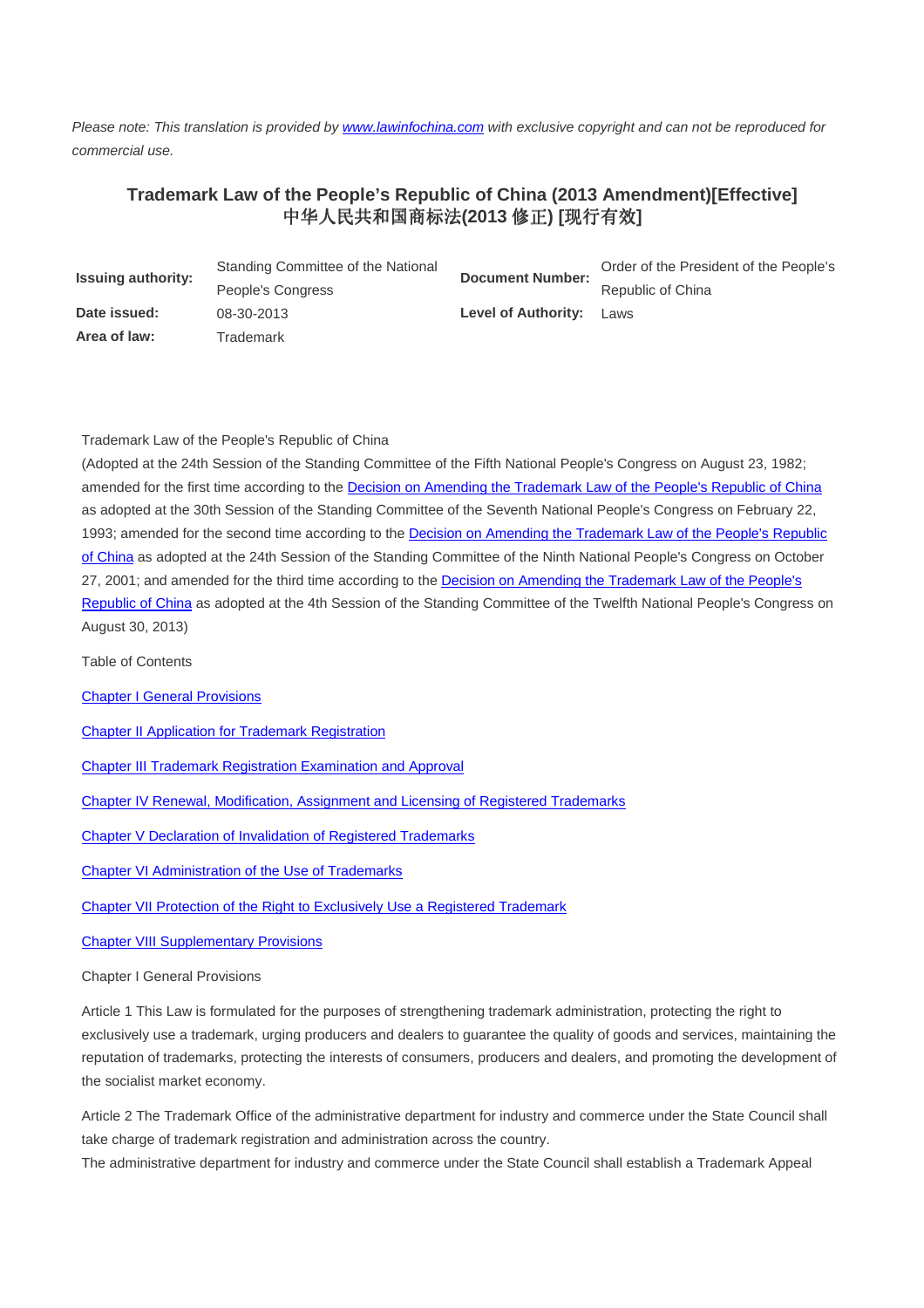Board responsible for resolving trademark disputes.

Article 3 Registered trademarks are trademarks approved to be registered by the Trademark Office, including goods trademarks, service trademarks, collective marks, and certification marks. A trademark registrant shall have the right to exclusively use the registered trademark, which is protected by law.

For the purposes of this Law, "collective mark" means a mark registered in the name of a group, an association, or any other organization for the members of the organization to use in commercial activities to indicate their memberships in the organization.

For the purposes of this Law, "certification mark" means a mark controlled by an organization with supervising power over certain kind of goods or services but used by entities or individuals other than the organization on their goods or services to certificate the origins, raw materials, manufacturing methods, quality, or other specific characteristics of the goods or services.

Special matters concerning the registration and administration of collective marks and certification marks shall be provided for by the administrative department for industry and commerce under the State Council.

Article 4 Any natural person, legal person, or other organization needing to acquire the right to exclusively use a trademark on the goods or services thereof in the course of business operations shall apply to the Trademark Office for trademark registration.

The provisions of this Law regarding goods trademarks are applicable to service trademarks.

Article 5 Two or more natural persons, legal persons, or other organizations may jointly apply to the Trademark Office for the registration of the same trademark, and jointly own and exercise the right to exclusively use the registered trademark.

Article 6 Where a registered trademark must be used on the goods prescribed by any law or administrative regulation, trademark registration must be applied for, and such goods may not be marketed without approval of trademark registration.

Article 7 In the application for registration or use of a trademark, the principle of good faith shall be followed. The user of a trademark shall be responsible for the quality of the goods on which the trademark is used. The administrative departments for industry and commerce at all levels shall, through trademark administration, interdict consumer frauds.

Article 8 Any sign capable of distinguishing the goods of a natural person, a legal person, or any other organization from those of others, including but not limited to word, design, letter, numeral, three-dimensional symbol, combination of colors, and sound, as well as a combination of the above, may serve as a trademark for registration application.

Article 9 The trademark for registration shall be distinctive for easy identification, and may not be in conflict with any prior legal rights acquired by others.

A trademark registrant shall have the right to use the words "registered trademark" or a sign standing for registration.

Article 10 The following signs may not be used as trademarks:

(1) A sign identical with or similar to the name, national flag, national emblem, national anthem, military flag, military emblem, military anthem, or decorations, among others, of the People's Republic of China or identical with the name or symbol of a central state organ, the name of specific place where it is located, or the name or design of its landmark building.

(2) A sign identical with or similar to the name, national flag, national emblem, or military flag, among others, of a foreign country, except as permitted by the government of the foreign country.

(3) A sign identical with or similar to the name, flag, or emblem of an international intergovernmental organization, except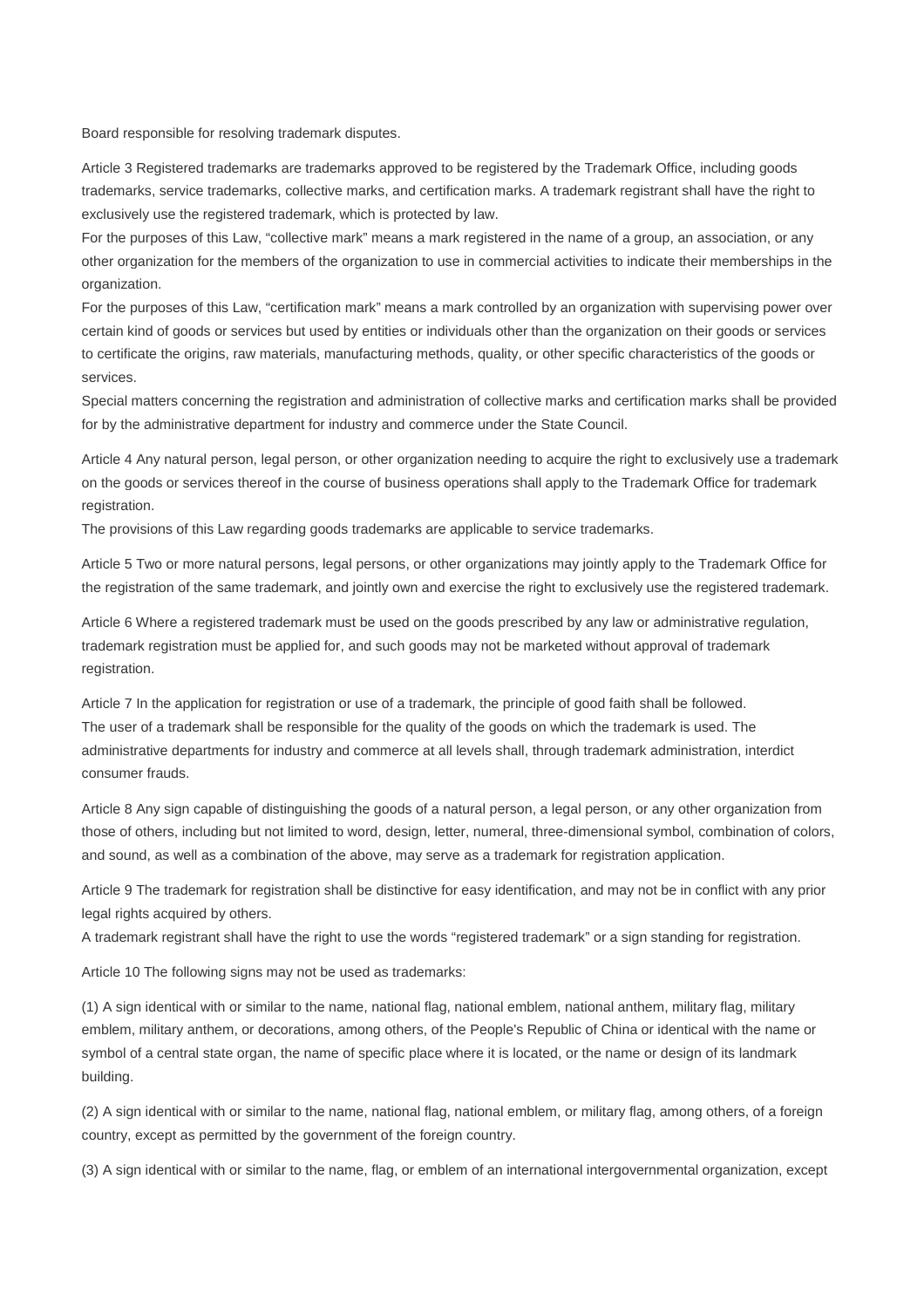as permitted by the organization or except that it will usually not mislead the public.

(4) A sign identical with or similar to an official sign or an inspection mark which indicates control or provides guarantee, except as authorized.

(5) A sign identical with or similar to the name or sign of the Red Cross or the Red Crescent.

(6) A sign bearing ethnic discrimination.

(7) A sign which is deceptive and easily misleads the public regarding the quality or origin of goods.

(8) Signs detrimental to socialist morality or mores or having any other adverse effect.

The name of any administrative division at or above the county level or the name of any foreign place known by the public may not be used as a trademark, except that the place name has other meanings or is used as a part of a collective mark or certification mark. Existing registered trademarks using place names shall continue to be valid.

Article 11 The following signs may not be registered as trademarks:

(1) A sign only bearing the generic name, design, or model of the goods.

(2) A sign only directly indicating the quality, main raw materials, functions, uses, weight, quantity, or other features of goods.

(3) Other signs lacking distinctiveness.

If a sign listed in the preceding paragraph has obtained distinctiveness through use and can be easily identified, it may be registered as a trademark.

Article 12 Where the registration of a three dimensional trademark is applied for, it shall not be registered if it is only a shape resulting from the nature of the goods, a shape of the goods necessary for achieving a technical effect, or a shape to add a substantive value to the goods.

Article 13 The holder of a trademark well known by the relevant public may file a request for well-known trademark protection under this Law if believing that there is any infringement upon its rights.

Where a trademark for registration to be used on identical or similar goods is a copy, imitation, or translation of a wellknown trademark of another party which has not been registered in China and may easily cause confusion, it shall not be registered and shall be prohibited from use.

Where a trademark for registration to be used on different or dissimilar goods is a copy, imitation, or translation of a wellknown trademark of another party which has been registered in China, misleads the public, and may cause damage to the interests of the registrant of the well-known trademark, it shall not be registered and shall be prohibited from use.

Article 14 Whether a trademark is a well-known trademark shall be determined upon request of a party as a fact to be found in the handling of a trademark case. The following factors shall be taken into account in the determination of a wellknown trademark:

(1) Reputation of the trademark to the relevant public.

- (2) Duration of the use of the trademark.
- (3) Duration, extent, and geographical area of any publicity of the trademark.

(4) Records of protection of the trademark as a well-known trademark.

(5) Other factors relevant to the determination of a well-known trademark.

Where a party files a claim under Article 13 of this Law in the process of trademark registration examination or in the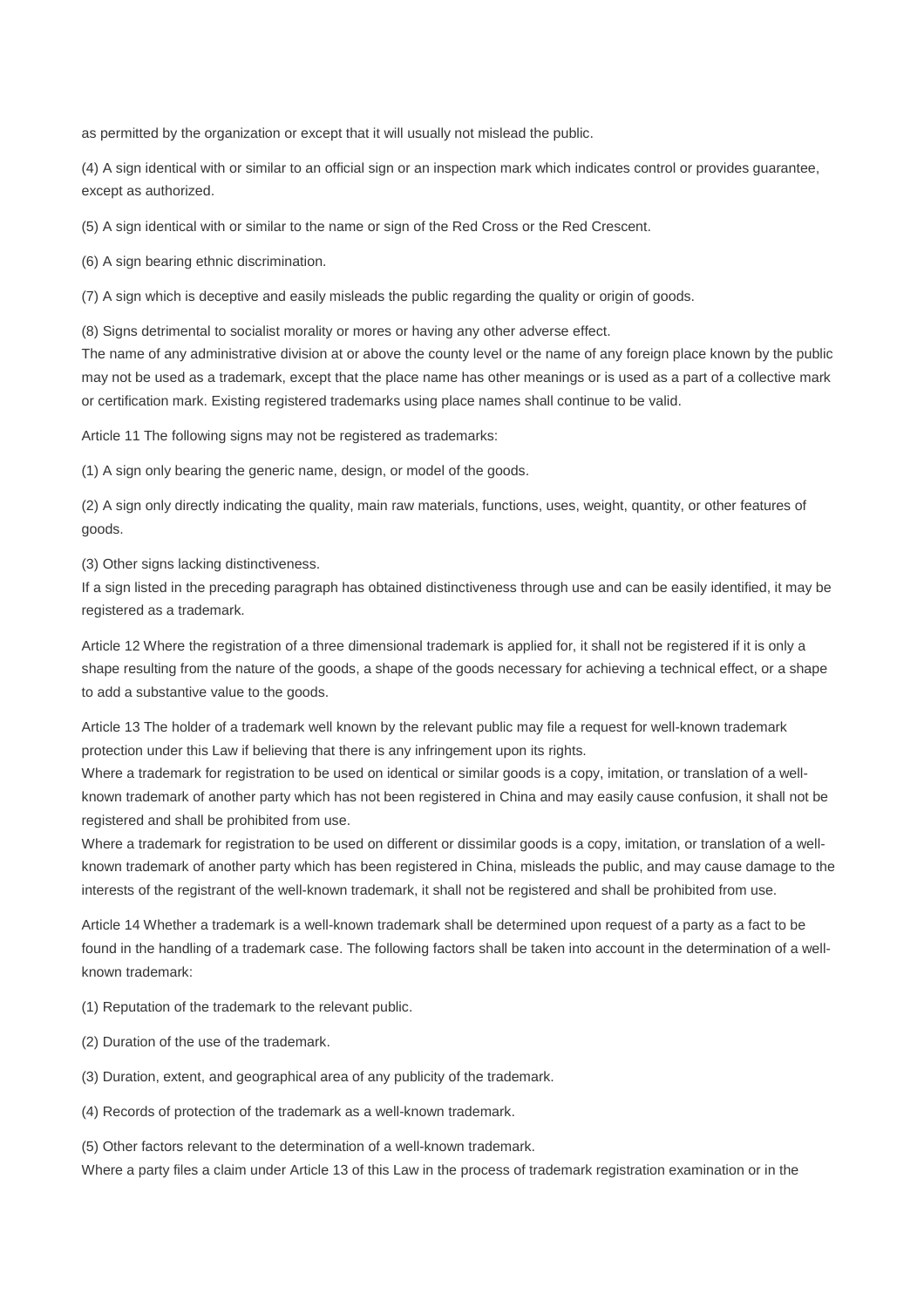process of investigation of a trademark violation case by the administrative department for industry and commerce, the Trademark Office may determine whether the trademark is a well-known trademark if it is necessary for examination or handling the case.

Where a party files a claim under Article 13 of this Law in the process of resolution of a trademark dispute, the Trademark Appeal Board may determine whether the trademark is a well-known trademark if it is necessary for handling the case. Where a party files a claim under Article 13 of this Law in the trial of a civil or administrative case involving trademark, the people's court designated by the Supreme People's Court may determine whether the trademark is a well-known trademark if it is necessary for trying the case.

Producers and dealers may not use the words "well-known trademark" on their goods and the packages or containers of their goods or for advertisements, exhibitions, and other commercial activities.

Article 15 Where an agent or a representative applies for registration of a trademark of the principal or the represented party in the agent's or the representative's own name without authorization, the trademark shall not be registered and shall be prohibited from use upon opposition from the principal or the represented party.

Where an applicant for registration of a trademark identical with or similar to an unregistered trademark in prior use by another party on identical or similar goods has any contractual, business or other relationship except the relationship described in the preceding paragraph with the other party and knows the existence of the unregistered trademark, the trademark shall not be registered upon opposition from the other party.

Article 16 Where a trademark contains a geographic indication of the goods but the goods do not originate from the region indicated thereon, thus misleading the public, the trademark shall not be registered and shall be prohibited from use; however, those that have been registered in good faith shall continue to be valid.

The geographic indication as mentioned in the preceding paragraph means a sign that indicates the region where the goods originate and the natural or human dimensions of which primarily decide the specific quality, reputation, or other features of the goods.

Article 17 Where a foreign national or a foreign enterprise applies for trademark registration in China, it shall be handled in accordance with an agreement concluded between the applicant's country and the People's Republic of China or an international treaty acceded to by both countries or according to the principle of reciprocity.

Article 18 An applicant may apply for trademark registration and handle other trademark-related matters by itself or through a legally formed trademark agency authorized by it.

A foreign national or a foreign enterprise intending to apply for trademark registration and handle other trademark-related matters in China shall authorize a legally formed trademark agency to do so.

Article 19 Trademark agencies shall follow the principle of good faith, abide by laws and administrative regulations, handle trademark registration applications and other trademark-related matters as authorized by clients, and maintain confidential clients' trade secrets known in acting for clients.

Where the trademark registration applied for by a client may be denied for any circumstances as described in this Law, a trademark agency shall clearly notify the client thereof.

Where a trademark agency knows or should have known that a client's trademark registration application falls under any circumstances as described in Article 15 and 32 of this Law, it may not accept the client's authorization.

Trademark agencies may not apply for registration of trademarks other than those applied for in acting for clients.

Article 20 A trademark agency association shall, according to its bylaws, strictly implement the membership conditions, and take disciplinary actions against members violating the self-regulatory rules of the sector. A trademark agency association shall disclose information on its new members and the disciplinary actions taken against its members to the public in a timely manner.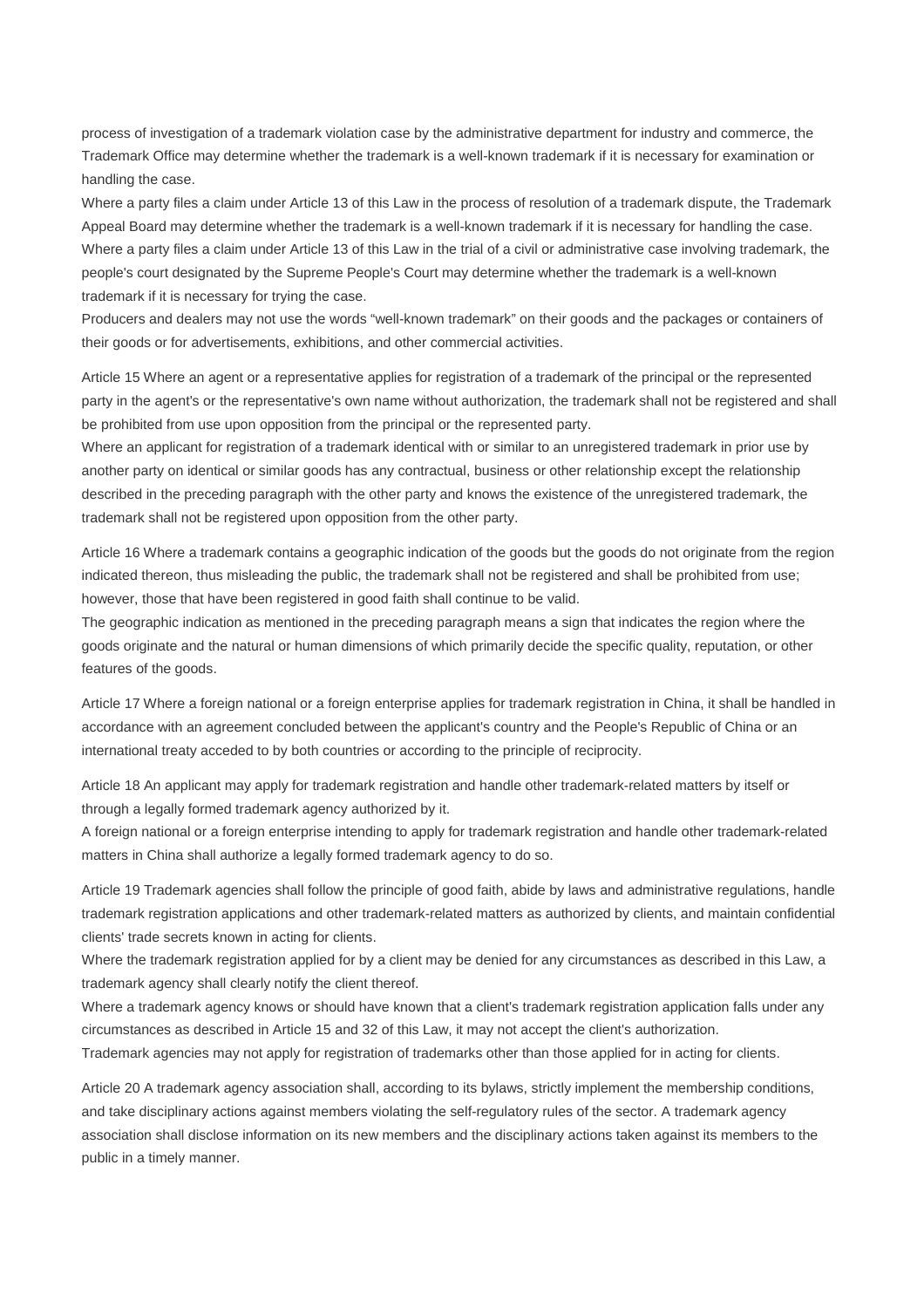Article 21 International registration of trademarks shall comply with the rules established by the relevant international treaties concluded or acceded to by the People's Republic of China, and the specific measures shall be developed by the State Council.

Chapter II Application for Trademark Registration

Article 22 A trademark registration applicant shall, according to the prescribed classification of goods, enter the class and designation of goods on which the trademark is to be used, and file an application for registration.

A trademark registration applicant may, in a single application, apply for registration of the same trademark on goods of different classes.

Trademark registration applications and other relevant documents may be filed in written or data message form.

Article 23 Where a registered trademark needs to be exclusively used on any goods beyond the approved scope of use, a separate application for registration shall be filed.

Article 24 Where any sign of a registered trademark needs to be modified, a new application for registration shall be filed.

Article 25 Where, within six months from the day when a trademark registration applicant firstly filed an application for registration of a trademark in a foreign country, it applies for registration in China of the same trademark to the used on identical goods, it may enjoy priority according to an agreement concluded between the foreign country and the People's Republic of China or an international treaty acceded to by both countries, or on the principle of mutual acknowledgement of the right of priority.

To claim priority under the preceding paragraph, the applicant shall file a written declaration when filing an application for trademark registration and, within three months, submit a duplicate of the application documentation firstly filed; an applicant failing to file the written declaration or failing to submit the duplicate of application documentation within the prescribed time limit shall be deemed to have not claimed priority.

Article 26 Where a trademark is used for the first time on the goods displayed at an international exhibition sponsored or acknowledged by the Chinese Government, the user as an applicant for registration of the trademark may enjoy priority within six months from the date of display of the goods.

To claim priority under the preceding paragraph, the applicant shall file a written declaration when filing the application for trademark registration and, within three months, submit certification documents on the name of the exhibition in which the goods were displayed, the evidence of using the trademark on the displayed goods, and the date of exhibition, among others; an applicant failing to file the written declaration or failing to submit the certification documents within the prescribed time limit shall be deemed to have not claimed priority.

Article 27 Matters declared and materials provided for an application for trademark registration shall be authentic, accurate, and complete.

Chapter III Trademark Registration Examination and Approval

Article 28 For a trademark registration application, the Trademark Office shall complete examination within nine months after receiving the application documents and, if the application complies with the relevant provisions of this Law, preliminarily approve and publish it.

Article 29 Where, in the course of examination, the Trademark Office deems it necessary to require an explanation or amendment of a trademark registration application, it may require the applicant to provide an explanation or amendment. The applicant's failure to provide such an explanation or amendment shall not affect the decision of the Trademark Office upon examination.

Article 30 Where the trademark for registration does not comply with the relevant provisions of this Law or is identical with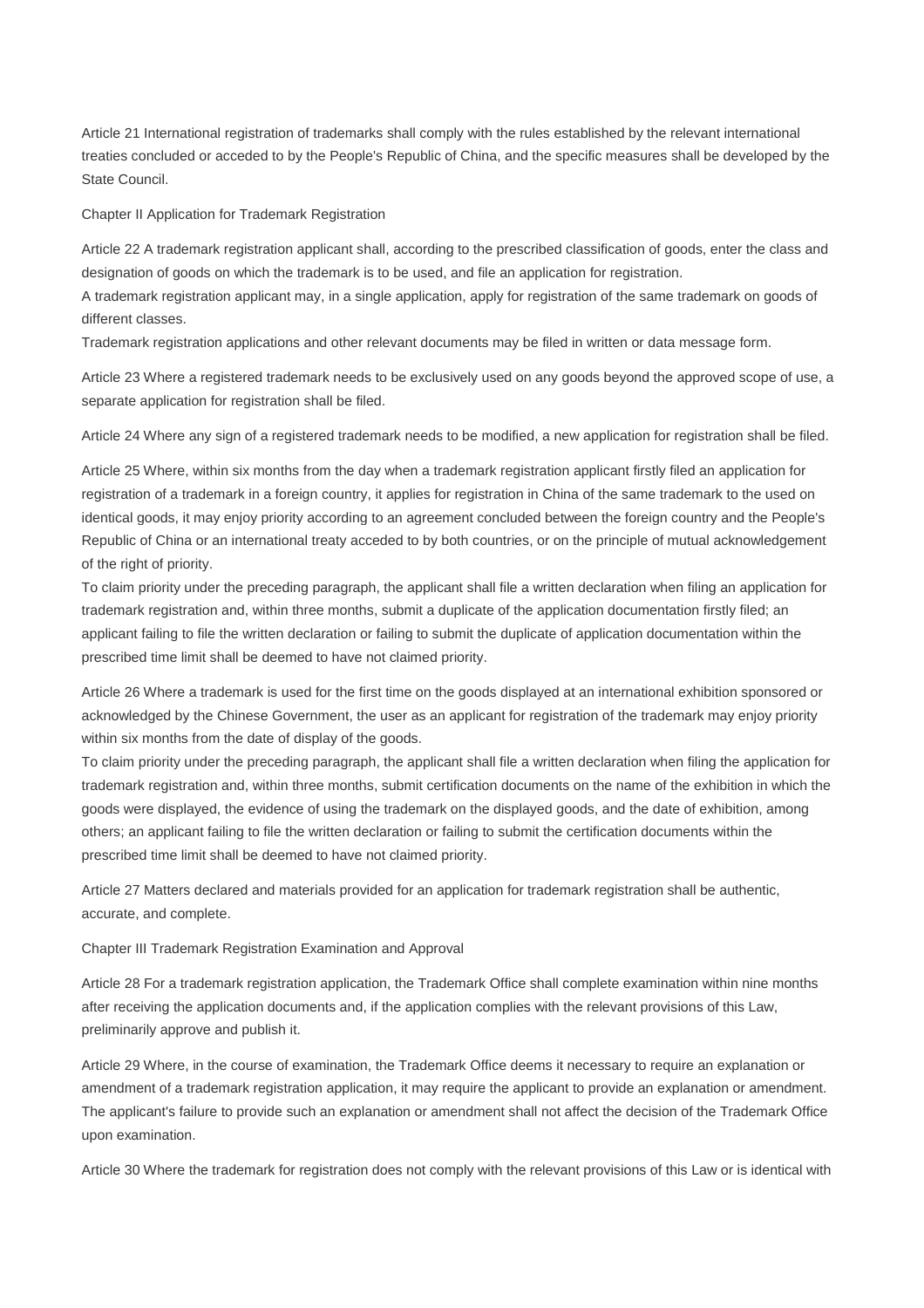or similar to another party's trademark which has been registered or preliminarily approved for use on identical or similar goods, the Trademark Office shall reject the application and shall not publish the trademark.

Article 31 Where two or more trademark registration applicants apply for registration of identical or similar trademarks to be used on identical or similar goods, the trademark, the registration of which is applied for first, shall be preliminarily approved and published; or if the applications are filed on the same day, the trademark which is used first shall be preliminarily approved and published, while the applications of the others shall be rejected without publication.

Article 32 No application for trademark registration may infringe upon the existing prior rights of others, and bad-faith registration by illicit means of a trademark with a certain reputation already used by another party shall be prohibited.

Article 33 For a preliminarily approved and published trademark, within three months from the date of publication, a prior rights holder or an interested party which believes that paragraph 2 or 3 of Article 13, Article 15, paragraph 1 of Article 16, Article 30, Article 31, or Article 32 of this Law is violated or any person which believes that Article 10, 11, or 12 of this Law is violated may file an opposition with the Trademark Office. If no opposition has been filed upon expiry of the publication period, the registration shall be approved, a certificate of trademark registration shall be issued, and the registered trademark shall be published.

Article 34 Where a trademark registration application is rejected or publication is denied, the Trademark Office shall notify the applicant in written form. The applicant may apply to the Trademark Appeal Board for a review within 15 days after receiving the notice. The Trademark Appeal Board shall make a decision within nine months after receiving the application, and notify the applicant of its decision in written form. Under special circumstances, the time limit may be extended by three months with the approval of the administrative department for industry and commerce under the State Council. Against the decision of the Trademark Appeal Board, the party concerned may institute an action in a people's court within 30 days after receiving the notice.

Article 35 Where an opposition is filed against a trademark which has been preliminarily approved and published, the Trademark Office shall hear the facts and reasons from both the opponent and the applicant, investigate and verify them, make a decision to approve or disapprove the registration within 12 months upon expiry of the publication period, and notify the opponent and the applicant of its decision in written form. Under special circumstances, the time limit may be extended by six months with the approval of the administrative department for industry and commerce under the State Council.

In the case of approval of registration, the Trademark Office shall issue a certificate of trademark registration, and publish the registered trademark. The opponent may, under Article 44 and 45 of this Law, request the Trademark Appeal Board to declare the trademark registration to be invalid.

In the case of disapproval of registration, the applicant may apply to the Trademark Appeal Board for a review within 15 days after receiving the notice. The Trademark Appeal Board shall make a decision upon review within 12 months after receiving the application, and notify the opponent and the applicant in written form. Under special circumstances, the time limit may be extended by six months with the approval of the administrative department for industry and commerce under the State Council. Against the decision of the Trademark Appeal Board, the applicant may institute an action in a people's court within 30 days after receiving the notice. The people's court shall notify the opponent to participate in the action as a third party.

Where, in a review conducted according to the preceding paragraph, the Trademark Appeal Board must determine the involved prior rights based on the results of another case being tried by a people's court or handled by an administrative agency, it may suspend the review. After the cause of suspension is eliminated, the review process shall be resumed.

Article 36 Where, upon expiry of the statutory time limit, the party concerned fails to apply for a review of a decision of the Trademark Office to reject a trademark registration application or deny registration or fails to institute an action in a people's court against a decision of the Trademark Appeal Board upon review, the decision to reject a trademark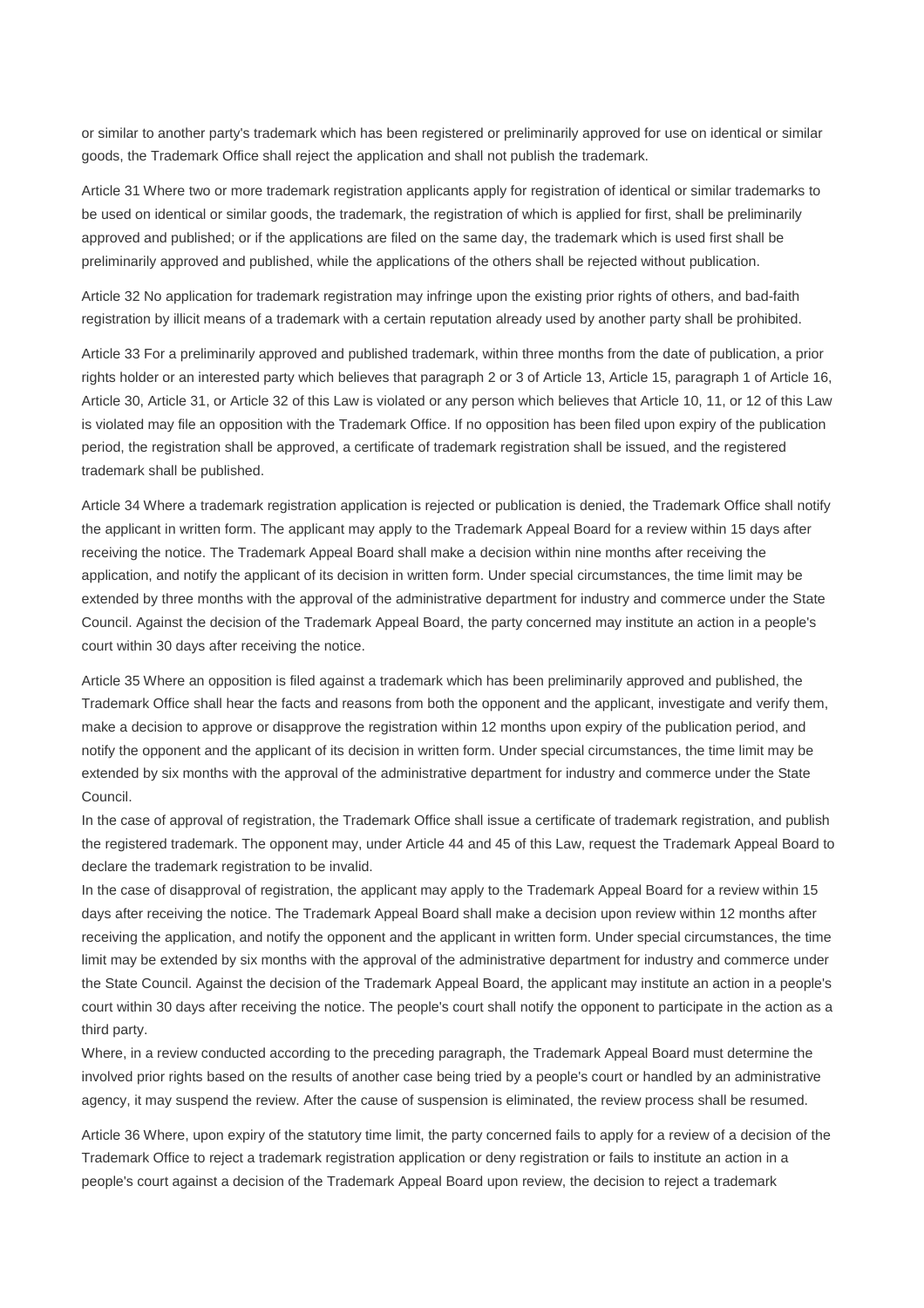registration application or deny registration or the decision upon review shall take effect.

Where trademark registration is approved after all oppositions are determined as unfounded upon examination, the time of the applicant obtaining the right to exclusively use the trademark commences from the date of expiry of the three-month preliminary approval publication period. The right to exclusively use the trademark is not retrospective to another party's use of a mark identical with or similar to the trademark on identical or similar goods during the period from the date of expiry of the publication period to the date of decision to approve registration; however, such other party shall compensate the trademark registrant for any losses caused by its use in bad faith.

Article 37 An application for trademark registration or an application for trademark review shall be examined in a timely manner.

Article 38 A trademark registration applicant or a trademark registrant which discovers that there is any evident error in the trademark application documents or registration documents may apply for correction. The Trademark Office shall make correction within its functions according to the law, and notify the party concerned.

The correction of errors as mentioned in the preceding paragraph shall not involve any substantive content of the trademark application documents or registration documents.

Chapter IV Renewal, Modification, Assignment and Licensing of Registered Trademarks

Article 39 The period of validity of a registered trademark shall be ten years, commencing from the date of approval of registration.

Article 40 A trademark registrant intending to continue to use the registered trademark upon expiry of the period of validity shall undergo the renewal formalities within 12 months before expiry according to the relevant provisions. If failing to do so, the trademark registrant may be granted a six-month grace period. The period of validity of each renewal is ten years, commencing from the day after the expiry date of the last period of validity. If the renewal formalities are not undergone within the grace period, the registration of the trademark shall be cancelled.

The Trademark Office shall publish renewed registered trademarks.

Article 41 Where the name or address of registrant or any other registered matter of a registered trademark needs to be modified, an application for modification shall be filed.

Article 42 Where a registered trademark is assigned, the assignor and the assignee shall enter into an assignment agreement, and jointly file an application with the Trademark Office. The assignee shall guarantee the quality of goods on which the registered trademark is used.

A trademark registrant intending to assign the registered trademark shall concurrently assign all its similar registered trademarks on identical goods or all its identical or similar registered trademarks on similar goods.

Where any assignment may easily cause confusion or have any other adverse effect, the Trademark Office shall disapprove it, and notify the applicant of disapproval in written form with an explanation of reasons.

After the assignment of a registered trademark has been approved, it shall be published. The assignee shall have the right to exclusively use the registered trademark from the date of publication.

Article 43 A trademark registrant may, by entering into a trademark licensing contract, license another party to use its registered trademark. The licensor shall supervise the quality of the goods on which the licensee uses the licensor's registered trademark. The licensee shall guarantee the quality of the goods on which the registered trademark is used. In the licensed use of another party's registered trademark, the name of licensee and the origin of goods must be indicated on the goods on which the registered trademark is used.

Where another party is licensed to use a registered trademark, the licenser shall report the license to the Trademark Office for recordation, and the Trademark Office shall publish it. An unrecorded license may not be used as a defense against a third party in good faith.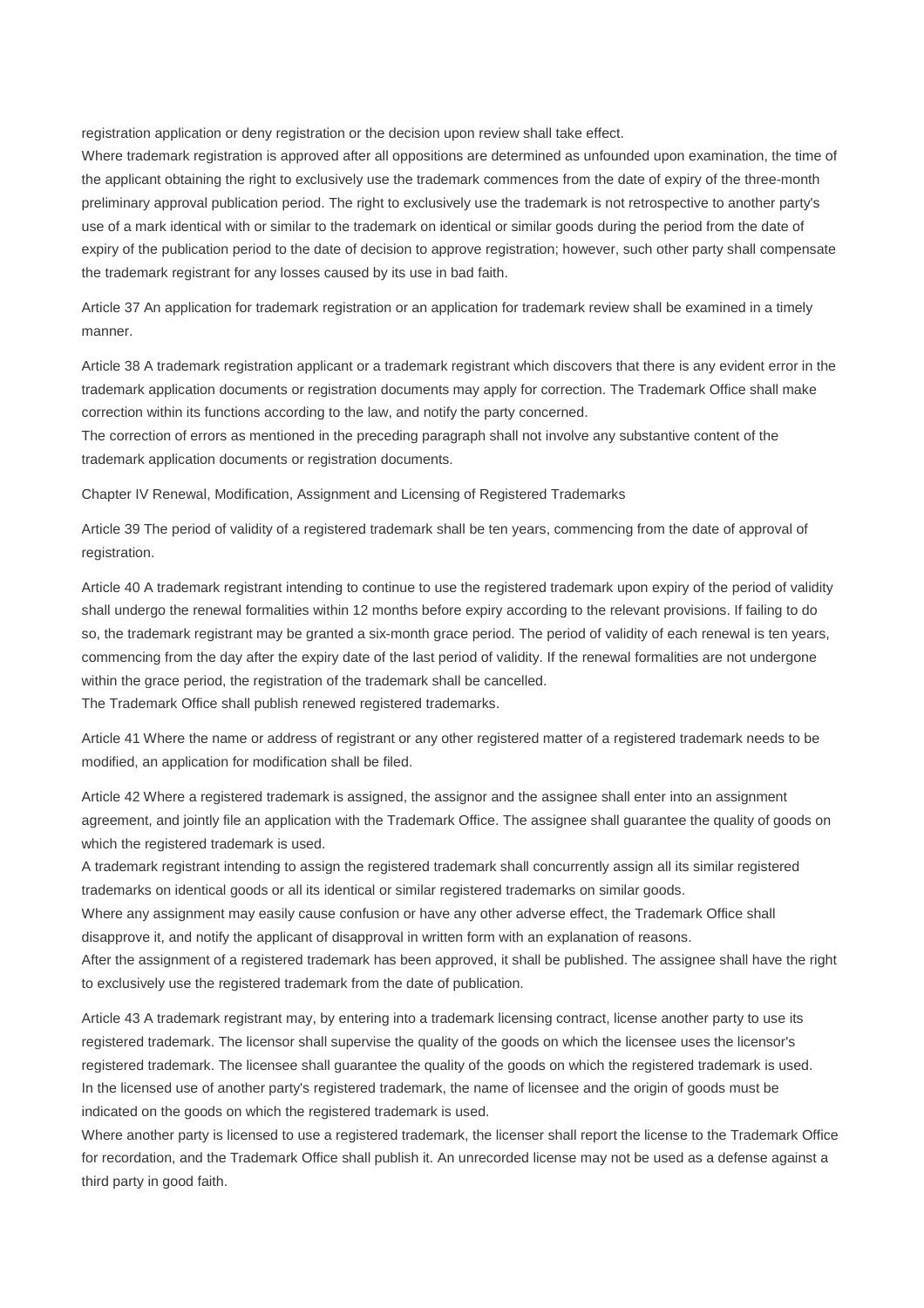## Chapter V Declaration of Invalidation of Registered Trademarks

Article 44 Where a registered trademark violates Article 10, 11, or 12 of this Law, or its registration was acquired by fraud or any other illicit means, the Trademark Office shall declare invalidation of the registered trademark; and any other organization or individual may petition the Trademark Appeal Board to declare invalidation of the registered trademark. The Trademark Office shall notify the party concerned in written form of its decision to declare invalidation of the registered trademark. Against the decision of the Trademark Office, the party concerned may apply to the Trademark Appeal Board for a review within 15 days after receiving the notice. The Trademark Appeal Board shall make a decision within nine months after receiving the review application, and notify the party concerned of its decision in written form. Under special circumstances, the time limit may be extended by three months with the approval of the administrative department for industry and commerce under the State Council. Against the decision of the Trademark Appeal Board, the party concerned may institute an action in a people's court within 30 days after receiving the notice. Where any other organization or individual petitions the Trademark Appeal Board to declare invalidation of a registered trademark, the Trademark Appeal Board shall, after receiving the application, notify the party concerned in written form, and specify a time limit for submission of defense. The Trademark Appeal Board shall make a ruling to sustain the registered trademark or declare invalidation of the registered trademark within nine months after receiving the application, and notify the party concerned of its decision in written form. Under special circumstances, the time limit may be extended by three months with the approval of the administrative department for industry and commerce under the State Council. Against the ruling of the Trademark Appeal Board, the party concerned may institute an action in a people's court within 30 days after receiving the notice. The people's court shall notify the opposite party in the trademark ruling proceedings to participate in the action as a third party.

Article 45 Where a registered trademark violates paragraph 2 or 3 of Article 13, Article 15, paragraph 1 of Article 16, Article 30, Article 31, or Article 32 of this Law, a prior rights holder or an interested party may petition the Trademark Appeal Board for declaration of invalidation of the registered trademark within five years from the date of trademark registration. If the registration is acquired in bad faith, a well-known trademark holder shall not be subject to the five-year time limit.

After receiving a petition for declaring invalidation of a registered trademark, the Trademark Appeal Board shall notify the party concerned in written form, and specify a time limit for submission of defense. The Trademark Appeal Board shall make a ruling to sustain the registered trademark or declare invalidation of the registered trademark within 12 months after receiving the petition, and notify the party concerned of its decision in written form. Under special circumstances, the time limit may be extended by six months with the approval of the administrative department for industry and commerce under the State Council. Against the ruling of the Trademark Appeal Board, the party concerned may institute an action in a people's court within 30 days after receiving the notice. The people's court shall notify the opposite party in the trademark ruling proceedings to participate in the action as a third party.

Where, in reviewing a petition for declaration of invalidation of a registered trademark under the preceding paragraph, the Trademark Appeal Board must determine the involved prior rights based on the results of another case being tried by a people's court or handled by an administrative agency, it may suspend the review process. After the cause of suspension is eliminated, the review process shall be resumed.

Article 46 Where, upon expiry of the statutory time limit, the party concerned fails to apply for a review of a decision of the Trademark Office to declare invalidation of a registered trademark or fails to institute an action in a people's court against the Trademark Appeal Board's decision upon review or ruling to sustain a registered trademark or declare invalidation of a registered trademark, the decision of the Trademark Office or the Trademark Appeal Board's decision upon review or ruling shall take effect.

Article 47 The Trademark Office shall publish registered trademarks declared to be invalid under Article 44 or 45 of this Law, and the right to exclusively use such a registered trademark shall be deemed void at the inception.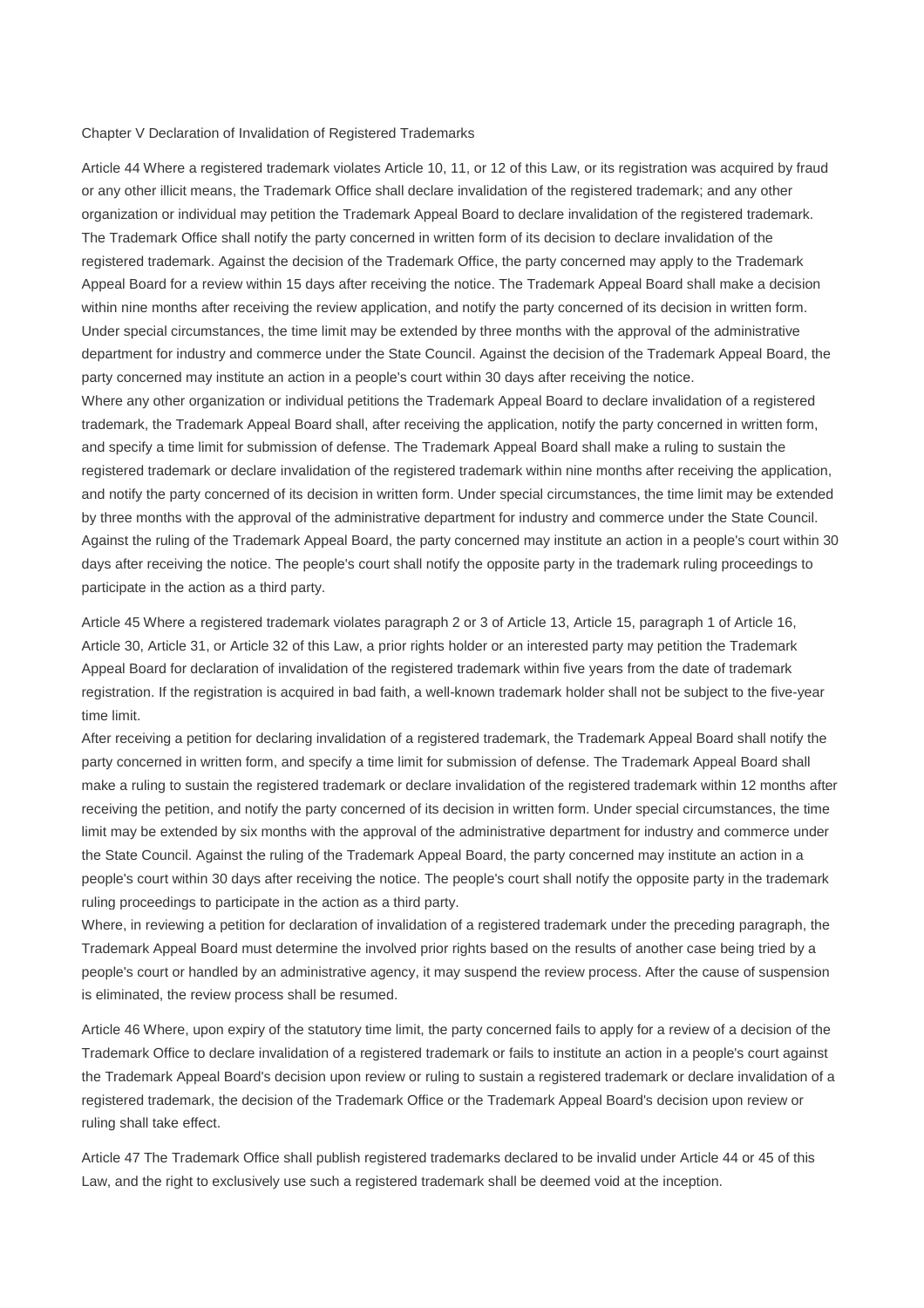A decision or ruling to declare invalidation of a registered trademark is not retrospective to a judgment, ruling, or consent judgment made and enforced by a people's court, a trademark infringement case decision made and enforced by an administrative department for industry and commerce, or a trademark assignment contract or license contract executed before the trademark is declared to be invalid. However, the trademark registrant shall compensate others for losses caused by its bad faith.

Trademark infringement damages, trademark assignment fees, and trademark royalties which are not returned under the preceding paragraph shall be all or partially returned if the principle of fairness is evidently violated otherwise.

## Chapter VI Administration of the Use of Trademarks

Article 48 For the purposes of this Law, "use of a trademark" means using a trademark on goods, on the packages or containers of goods, in the trade documents of goods, or for advertisements, exhibitions, and other commercial activities for the purpose of identifying the origin of goods.

Article 49 Where, in using a registered trademark, the trademark registrant changes the registered trademark, the name or address of the registrant, or any other registered matter without approval, the local administrative department for industry and commerce shall order the registrant to make correction within a prescribed time limit; and if the registrant fails to do so within the time limit, the Trademark Office shall cancel the registered trademark.

Where a registered trademark becomes a common name of goods on which it is approved to be used or the use of the registered trademark has ceased for three consecutive years without good reasons, any entity or individual may apply to the Trademark Office for cancellation of the registered trademark. The Trademark Office shall make a decision within nine months after receiving the application. Under special circumstances, the time limit may be extended by three month with the approval of the administrative department for industry and commerce under the State Council.

Article 50 Where a registered trademark is cancelled, declared to be invalid, or not renewed upon expiry, the Trademark Office shall, during one year from the date of cancellation, declaration of invalidation, or expiration, approve no application for registration of a trademark identical with or similar to the trademark.

Article 51 Where any party violates Article 6 of this Law, the local administrative department for industry and commerce shall order the party to apply for registration within a certain time limit, and may impose a fine of not more than 20% of the illegal business revenues if the amount of illegal business revenues reaches 50,000 yuan or impose a fine of not more than 10,000 yuan if there is no illegal business revenue or the amount of illegal business revenues is less than 50,000 yuan.

Article 52 Where any party intentionally uses an unregistered trademark as a registered one or uses an unregistered trademark in violation of Article 10 of this Law, the local administrative department for industry and commerce shall stop the use of the trademark and order the party to make correction within a prescribed time limit, may circulate a notice thereon, and may impose a fine of not more than 20% of the illegal business revenues if the amount of illegal business revenues reaches 50,000 yuan or impose a fine of not more than 10,000 yuan if there is no illegal business revenue or the amount of illegal business revenues is less than 50,000 yuan.

Article 53 Any party violating paragraph 5, Article 14 of this Law shall be ordered to make correction and fined 100,000 yuan by the local administrative department for industry and commerce.

Article 54 Against a decision of the Trademark Office to cancel or not to cancel a registered trademark, the party concerned may, within 15 days after receiving a notice of the decision, apply to the Trademark Appeal Board for a review. The Trademark Appeal Board shall make a decision within nine months after receiving the application, and notify the party concerned of the decision in written form. Under special circumstances, the time limit may be extended by three months with the approval of the administrative department for industry and commerce under the State Council. Against the decision of the Trademark Appeal Board, the party concerned may institute an action in a people's court within 30 days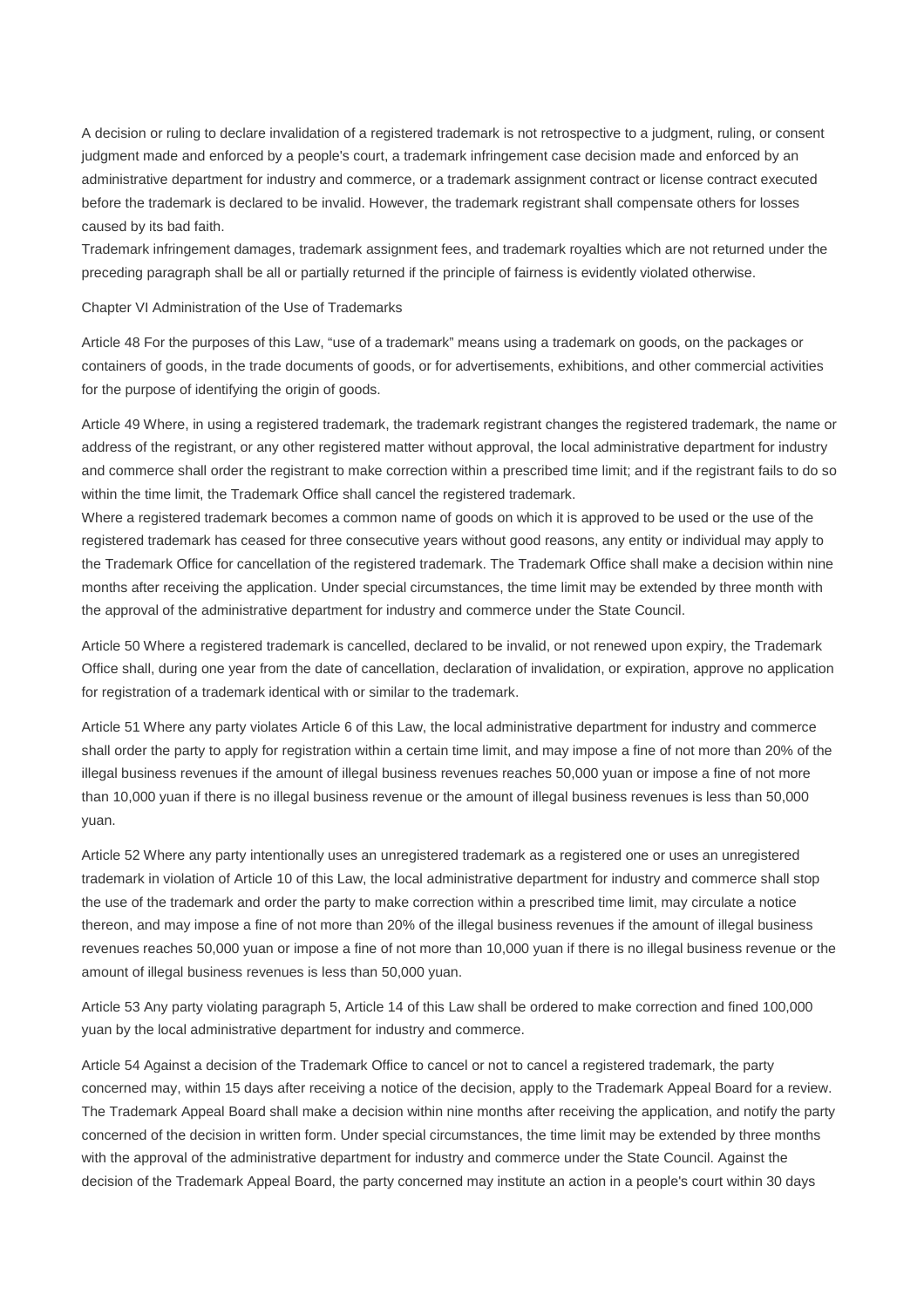after receiving the notice.

Article 55 Where, upon expiry of the statutory time limit, the party concerned fails to apply for a review of a decision of the Trademark Office to cancel a registered trademark or fails to institute an action in a people's court against a decision of the Trademark Appeal Board upon review, the decision to cancel the registered trademark or the decision upon review shall take effect.

The Trademark Office shall publish registered trademarks which are cancelled, and the right to exclusively use such a registered trademark shall be terminated from the date of publication.

Chapter VII Protection of the Right to Exclusively Use a Registered Trademark

Article 56 The right to exclusively use a registered trademark shall be limited to the trademark approved for registration and the goods on which the trademark is approved to be used.

Article 57 Any of the following conduct shall be an infringement upon the right to exclusively use a registered trademark:

(1) Using a trademark identical with a registered trademark on identical goods without being licensed by the trademark registrant.

(2) Using a trademark similar to a registered trademark on identical goods or using a trademark identical with or similar to a registered trademark on similar goods, without being licensed by the trademark registrant, which may easily cause confusion.

(3) Selling goods which infringe upon the right to exclusively use a registered trademark.

(4) Forging or manufacturing without authorization the labels of a registered trademark of another party or selling the labels of a registered trademark forged or manufactured without authorization.

(5) Replacing a registered trademark without the consent of the trademark registrant and putting the goods with a substituted trademark into the market.

(6) Intentionally providing facilitation for infringement upon others' right to exclusively use a registered trademark or aiding others in committing infringement upon the right to exclusively use a registered trademark.

(7) Otherwise causing damage to the right to exclusively use a registered trademark of others.

Article 58 Where any entity uses a registered trademark or an unregistered well-known trademark of others as a trade name in its enterprise name to mislead the public, if any unfair competition is constituted, it shall be handled in accordance with the Anti-Unfair Competition Law of the People's Republic of China.

Article 59 The holder of the right to exclusively use a registered trademark shall have no right to preclude others from legitimately using the common name, design or model of goods on which the trademark is used, the direct indications of the quality, main raw materials, functions, uses, weight, quantity, and other features of goods, or the place name in the trademark.

Where a three dimensional registered trademark comprises a shape resulting from the nature of the goods, a shape of the goods necessary for achieving a technical effect, or a shape to add substantive value to the goods, the holder of the right to exclusively use the registered trademark shall have no right to preclude others from legitimately using such a shape. Where, before a trademark registrant applies for trademark registration, another party has used an identical or similar trademark with a certain reputation on identical or similar goods prior to the trademark registrant, the holder of the right to exclusively use the registered trademark shall have no right to preclude such other party from continuing to use the trademark for original purposes, but may require such other party to add a distinctive mark.

Article 60 Where any dispute arises from any of infringements upon the right to exclusively use a registered trademark as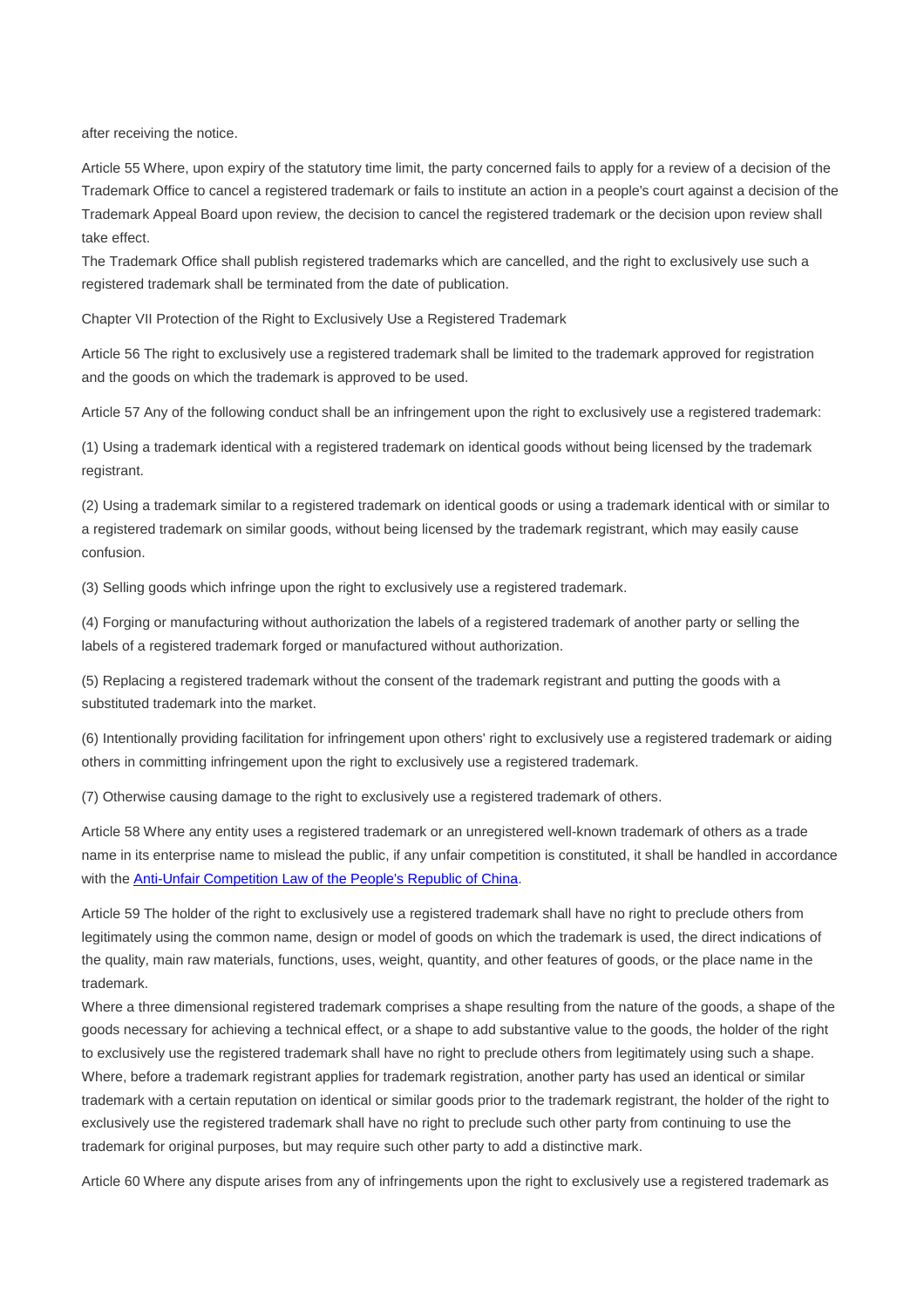set out in Article 57 of this Law, the parties concerned shall resolve the dispute through negotiation; and if they are reluctant to resolve the dispute through negotiation or the negotiation fails, the trademark registrant or an interested party may institute an action in a people's court or request the administrative department for industry and commerce to handle the dispute.

If the administrative department for industry and commerce handling the dispute determines that an infringement is constituted, it shall order immediate cessation of infringement and confiscate and destroy the infringing goods and the tools mainly used for manufacturing the infringing goods and counterfeiting the labels of the registered trademark, and may impose a fine of not more than five times the illegal business revenues if the amount of illegal business revenues reaches 50,000 yuan or a fine of not more than 250,000 yuan if there is no illegal business revenue or the amount of illegal business revenues is less than 50,000 yuan. If trademark infringement has been committed twice or more within five years or there are other serious circumstances, a heavier punishment shall be imposed. If goods infringing the right to exclusively use a registered trademark are sold without knowledge of such infringement, and the seller is able to prove that the goods are legally acquired and provide the supplier, the administrative department for industry and commerce shall order cessation of sale.

Where any dispute arises regarding the amount of damages for infringement upon the right to exclusively use a registered trademark, the parties concerned may request the administrative department for industry and commerce handling the dispute to conduct mediation or institute an action in a people's court in accordance with the Civil Procedure Law of the People's Republic of China. If the parties concerned fail to reach an agreement upon mediation by the administrative department for industry and commerce or fail to fulfill a mediation agreement after being executed, the parties concerned may institute an action in a people's court in accordance with the Civil Procedure Law of the People's Republic of China.

Article 61 The administrative department for industry and commerce shall have the authority to investigate and punish according to the law any infringement upon the right to exclusively use a registered trademark; and those suspected of a crime shall be transferred to the judicial authority in a timely manner according to the law.

Article 62 The administrative departments for industry and commerce at or above the county level may exercise the following powers based on evidence of suspected illegal acts or any reports when investigating suspected infringement upon the right to exclusively use a registered trademark of others:

(1) Questioning the party concerned and investigating information on infringement upon the right to exclusively use a registered trademark of others.

(2) Consulting and copying the contracts, invoices, account books, and other materials of the party concerned relating to infringement.

(3) Conducting on-site inspection of the place where the party concerned is suspected of engaging in activities which infringe upon the right to exclusively use a registered trademark of others.

(4) Examining items relating to infringement; or seizing or impounding items infringing upon the right to exclusively use a registered trademark of others as proved by evidence.

The party concerned shall assist and cooperate with the administrative department for industry and commerce exercising the powers prescribed in the preceding paragraph, and may not refuse assistance or cooperation or impede the exercise of such powers.

Where, in investigating a trademark infringement case, there is any dispute over the ownership of the trademark or a right holder institutes a trademark infringement action in a people's court, the administrative department for industry and commerce may suspend the investigation. After the cause of suspension is eliminated, it shall resume or terminate the investigation procedure.

Article 63 The amount of damages for infringement upon the right to exclusively use a registered trademark shall be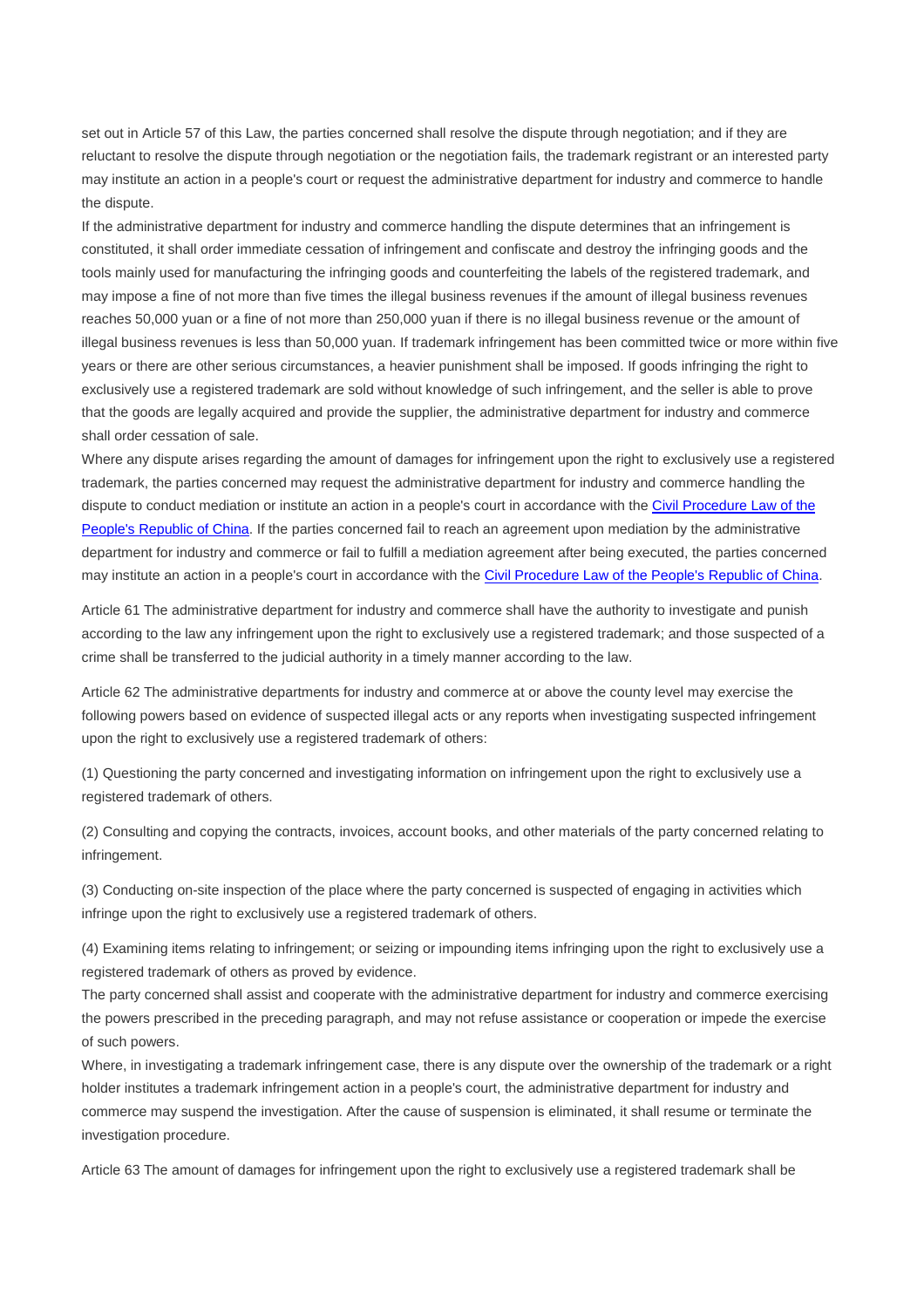determined according to the actual losses suffered by the right holder from the infringement; where it is difficult to determine the amount of actual losses, the amount of damages may be determined according to the benefits acquired by the infringer from the infringement; where it is difficult to determine the right holder's losses or the benefits acquired by the infringer, the amount of damages may be a reasonable multiple of the royalties. If the infringement is committed in bad faith with serious circumstances, the amount of damages shall be the amount, but not more than three times the amount, determined in the aforesaid method. The amount of damages shall include reasonable expenses of the right holder for stopping the infringement.

Where the right holder has made its best efforts to adduce evidence but the account books and materials related to infringement are mainly in the possession of the infringer, in order to determine the amount of damages, a people's court may order the infringer to provide such account books and materials; and if the infringer refuses to provide the same or provide any false ones, the people's court may determine the amount of damages by reference to the claims of and the evidence provided by the right holder.

Where it is difficult to determine the actual losses suffered by the right holder from the infringement, the profits acquired by the infringer from the infringement, or the royalties of the registered trademark, a people's court may award damages of not more than three million yuan according to the circumstances of the infringement.

Article 64 Where the holder of a right to exclusively use a registered trademark claims damages, and the alleged infringer argues that the right holder has never used the registered trademark, a people's court may require the holder of the right to exclusively use a registered trademark to provide evidence of its actual use of the registered trademark in the last three years. If the holder of the right to exclusively use a registered trademark is neither able to prove its actual use of the registered trademark in the last three years nor able to prove that it has suffered other losses from the infringement, the alleged infringer shall not be liable for damages.

Where any goods infringing a right to exclusively use a registered trademark are sold without knowledge of such infringement, and the seller is able to prove that the goods are legally acquired and provide the supplier, the seller shall not be liable for damages.

Article 65 Where a trademark registrant or an interested party has evidence that another party is committing or will commit an infringement upon the right to exclusively use the registered trademark, and irreparable damage will be caused to its lawful rights and interests if the infringement is not stopped in a timely manner, it may apply to a people's court for an order of cessation of relevant acts and property preservation before instituting an action in the people's court.

Article 66 In order to stop infringement, a trademark registrant or an interested party may apply to a people's court for preservation of evidence before instituting an action if any evidence may be destroyed or lost or difficult to obtain at a later time.

Article 67 Where, without being licensed by the trademark registrant, a party uses a trademark identical with the registered trademark on identical goods, if any crime is constituted, the party shall be subject to criminal liability according to the law in addition to compensating the victim for losses.

Where a party forges or manufactures without authorization the labels of a registered trademark of another party or sells the labels of a registered trademark forged or manufactured without authorization, if any crime is constituted, the party shall be subject to criminal liability according to the law in addition to compensating the victim for losses. Where a party knowingly sells goods on which a registered trademark is falsely used, if any crime is constituted, the party shall be subject to criminal liability according to the law in addition to compensating the victim for losses.

Article 68 Where a trademark agency commits any of the following conduct, the administrative department for industry and commerce shall order it to make correction within a prescribed time limit and impose a warning and a fine of but not less than 10,000 yuan but not more than 100,000 yuan on it; its directly liable person in charge and other directly liable personnel shall be fined not less than 5,000 yuan but not more than 50,000 yuan; and if any crime is constituted, criminal